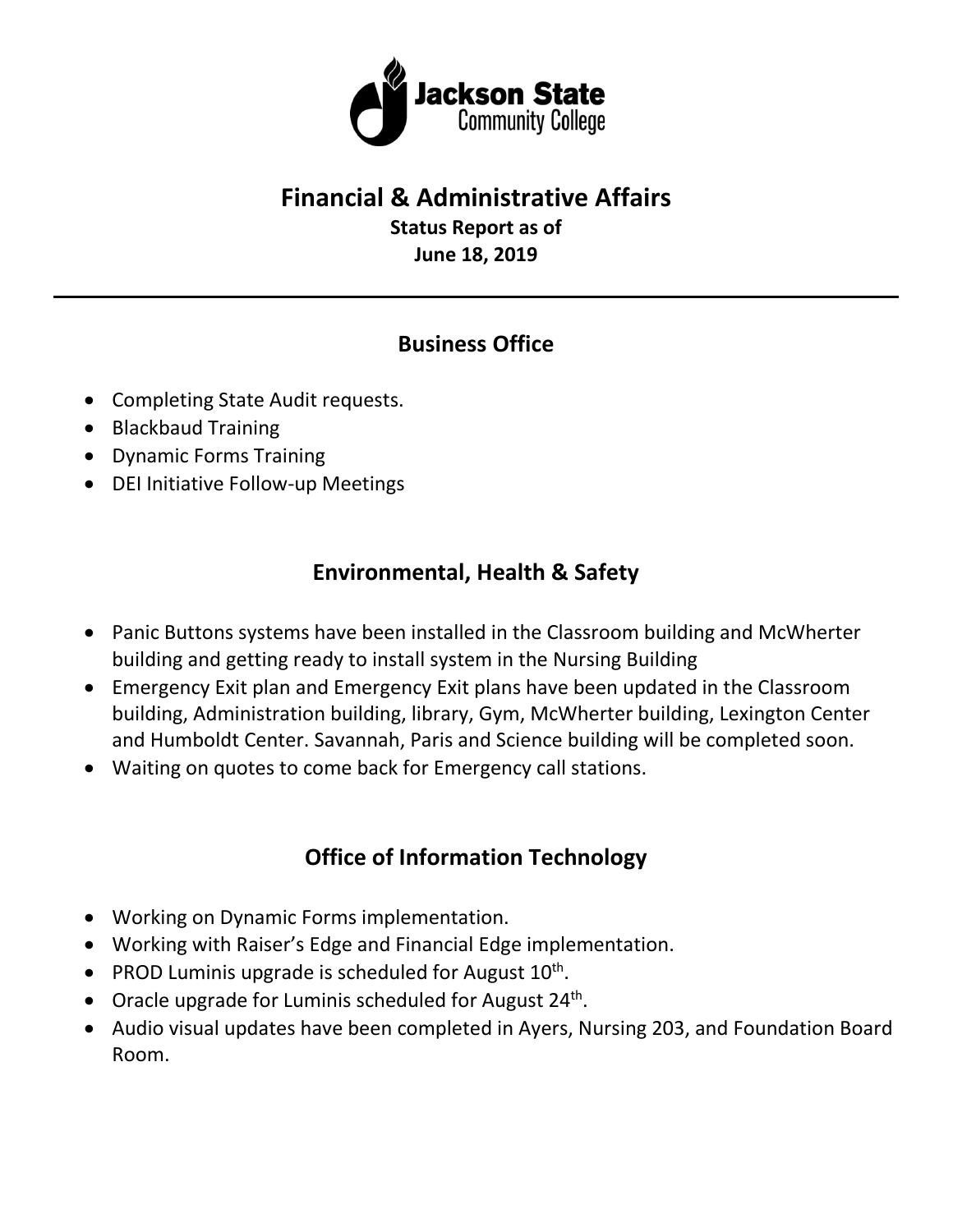Financial & Administrative Affairs Status Report as of June 18, 2019 Page 2

### **Physical Plant**

#### **Projects**

- **Science Building Roof** Complete
- **Physical Plant Roof**
	- o Bids came in over budget.
	- o Designer is reducing the scope of work and project is to be rebid.
- **Library HVAC updates**
	- o Project has been awarded to X Energy.
	- o Pre-construction meeting was held May 20 to discuss logistics.
	- o Currently waiting on a construction schedule to finalize a plan for library staff and functions during construction.

#### **Safety and Security Funding Expenditure Plan**

- JSCC prioritized a list of projects to increase safety on the main campus and off campus locations.
- Current project is to make all offices and conference rooms lockable by button from inside the room. (*All classrooms, lecture halls and labs are complete*)
	- **Main Campus offices, Conference rooms, Etc.**
		- **McWherter- Complete**
		- **Work is underway for Library, Administration and Gynmasium**

#### **Science Building Paint**

 $\bullet$  1<sup>st</sup> and 2<sup>nd</sup> floor hallway paint is expected to begin in August.

### **Purchasing**

#### **Purchasing General**

• The first year-end FY'2019 Open PO Encumbrance Report was issued on 4/02/19, which listed 588 open PO's. As of today, JSCC has a total of **258** open PO's. A new Open PO Encumbrance Report is now being issued and distributed every other day.